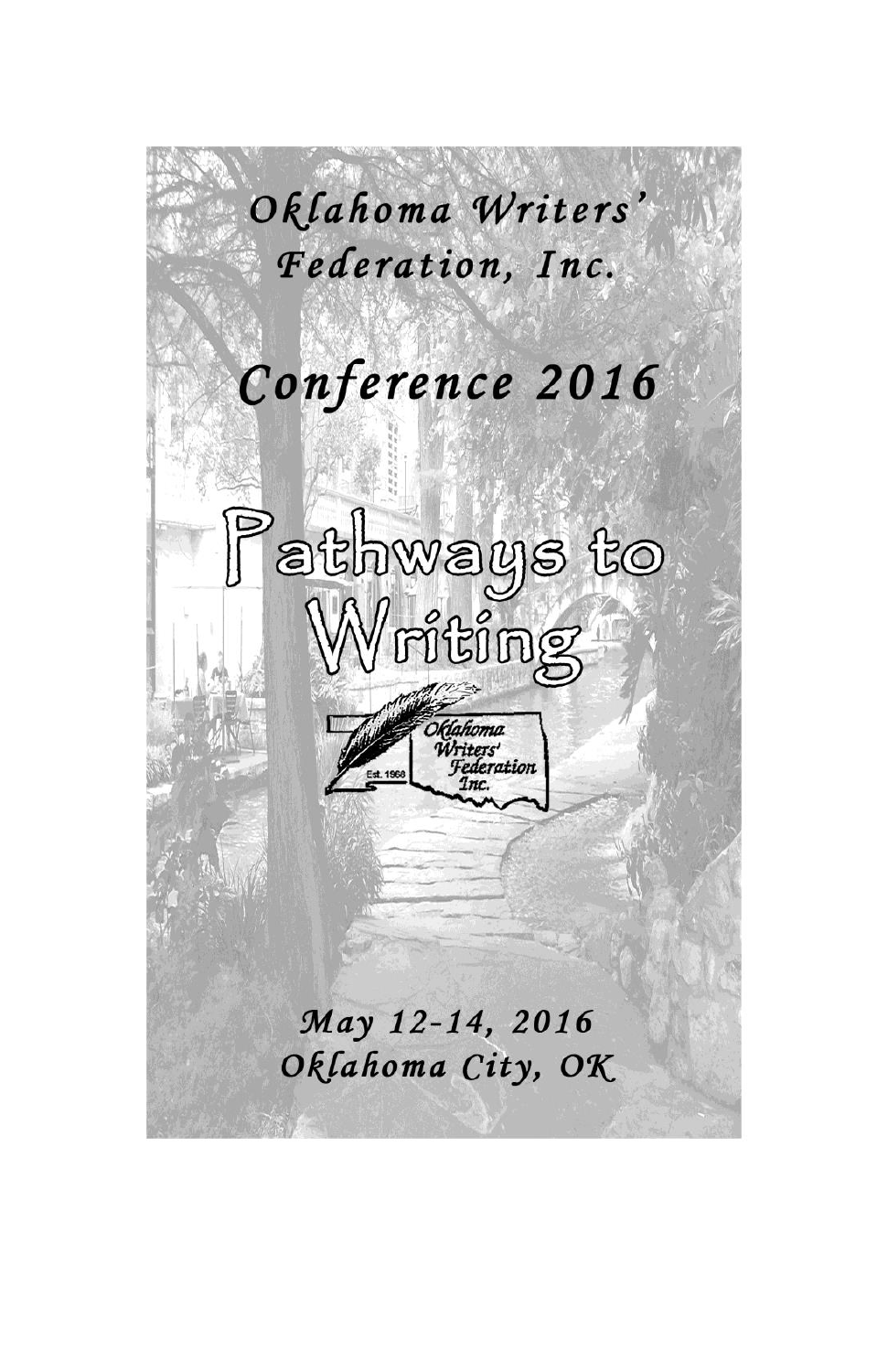| <b>THURSDAY, MAY 12</b> |                                                                                                                                          |                                                                                      |                                                                          |                                                                            |  |  |  |  |
|-------------------------|------------------------------------------------------------------------------------------------------------------------------------------|--------------------------------------------------------------------------------------|--------------------------------------------------------------------------|----------------------------------------------------------------------------|--|--|--|--|
| $7 - 8:30$<br>pm.       | Pre-Con Workshop with Christine Taylor-Butler: The Writer's Journey:<br>What's in your toolbox? (Extra \$20 fee may be paid at the door) |                                                                                      |                                                                          |                                                                            |  |  |  |  |
| FRIDAY, MAY 13          |                                                                                                                                          |                                                                                      |                                                                          |                                                                            |  |  |  |  |
| 8:30a.m.                | <b>Opening Session - Welcome: Tony LoPresti</b>                                                                                          |                                                                                      |                                                                          |                                                                            |  |  |  |  |
|                         | <b>ROOM A</b>                                                                                                                            | <b>ROOM B</b>                                                                        | <b>ROOM C</b>                                                            | <b>ROOMD</b>                                                               |  |  |  |  |
| 9:00 a.m.               | <b>Arlene Gale</b><br><b>Writing Short</b><br><b>Stories</b><br>(beginners)                                                              | <b>Erin Taylor</b><br>Young<br><b>Lacy Williams</b><br>Romancing the<br>Reader       | Pam Johnson<br><b>Editing Level 1</b><br>Eight Common<br><b>Mistakes</b> | <b>Nathan Gunter</b><br>Freelance Life                                     |  |  |  |  |
| $10:00$ a.m.            | <b>Jennifer Horne</b><br>Giving<br>Characters a<br>Voice: Using<br>First-Person                                                          | <b>Tony LoPresti</b><br>Behind the<br>Silver Screen:<br>Writing for film             | <b>Jan Morrill</b><br>The Zen of<br>Writing a Sequel                     | <b>Christine</b><br>Jarmola<br>Starting and<br>Keeping A<br>Critique Group |  |  |  |  |
| $11:00$ a.m.            | <b>Vickey Kennedy</b><br><b>World Building</b><br><b>Blocks</b>                                                                          | <b>Carol Shenold</b><br>Superbugs:<br>Terror in the Air<br>and Don't Pet<br>That Dog | <b>Vivian Zabel</b><br>Writing 101                                       | <b>Christine Taylor-</b><br><b>Butler</b><br><b>Whose Voice Is</b><br>lt?  |  |  |  |  |
| 12:00 p.m.              | William Bernhardt: Structure: Putting the Pieces Together, Room CD<br>(Prior ticket purchase required)                                   |                                                                                      |                                                                          |                                                                            |  |  |  |  |
| 1:30 p.m.               | <b>Holly Jahangiri</b><br>Writing for<br>Children                                                                                        | <b>Jan Morrill</b><br>Creative<br>Characterization<br>: Part 1:                      | <b>Uwe Stender</b><br>The Elevator<br>pitch                              | <b>Larry Baker</b><br>How to Turn a<br>Situation into a<br>Plot            |  |  |  |  |
| 2:30 p.m.               | <b>Vickey Kennedy</b><br><b>Beneath World</b><br><b>Building Blocks</b>                                                                  | <b>Eric Reitan</b><br>Big Ideas:                                                     | <b>Vivian Zabel</b><br><b>Fiction vs</b><br>NonFiction                   | Lara Wells<br>Audiobooks -                                                 |  |  |  |  |
| 3:30 p.m.               | <b>Arlene Gale</b><br><b>Writing Short</b><br><b>Stories</b><br>(Advanced)                                                               | <b>Linda Apple</b><br>Using Fiction to<br>Tell the Truth                             | Jennifer Horne<br>Write What<br>you've Learned                           | Pam Johnson<br>Editing level 2:                                            |  |  |  |  |
| $4:30 - 5:30$<br>p.m.   |                                                                                                                                          | (banquet setup)                                                                      | <b>Book Signing</b>                                                      |                                                                            |  |  |  |  |
| 7:00 p.m5.              | <b>Banquet Keynote: Steven James: The Untouched Moment</b>                                                                               |                                                                                      |                                                                          |                                                                            |  |  |  |  |
| Approx.<br>9:00 p.m.    | Buzz Sessions (informal come-and-go talks)<br>Locations and topics will be announces at the close of banquet                             |                                                                                      |                                                                          |                                                                            |  |  |  |  |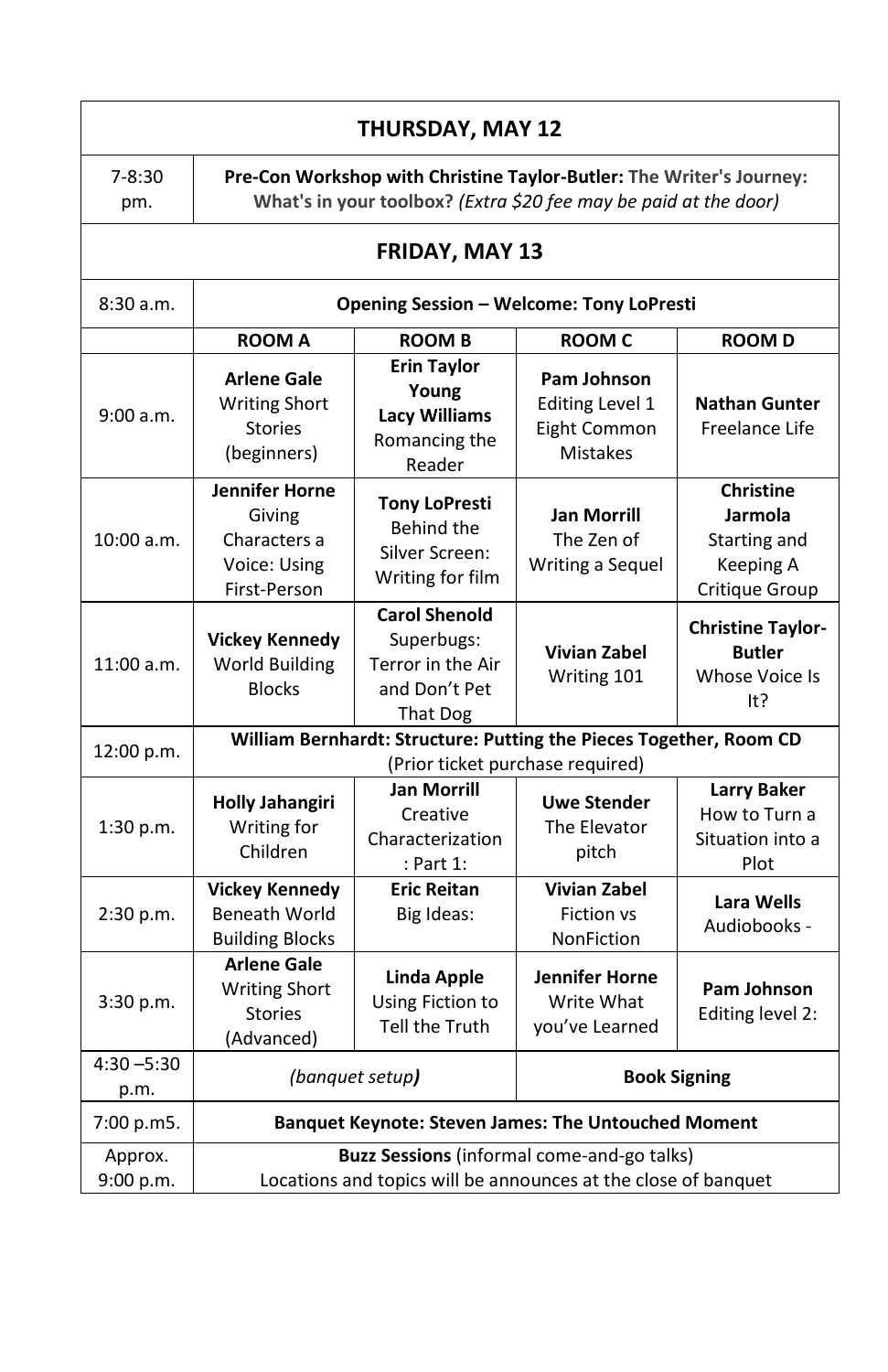### **OWFI 2016 President Tony LoPresti Welcomes You**



Writers, welcome to the Oklahoma Writers' Federation, Inc. conference. Over the past year my staff and I have worked hard to put together a conference to be as inclusive as possible for all of our very diverse membership.

Last year I spoke with as many people as I could to find out what writers wanted in the next conference. Turned out, a lot of what people

wanted had to do with where they were in their writing careers. Maria Veres, our conference chair, and I interviewed people we felt could bring information on the subjects most requested by the membership.

This year we have added some extras to the conference. Writers are constantly asked for PR shots. This year, we have brought in a photographer for that purpose. First picture is free with only a small charge for additional pictures. Meeting friends and want a group picture? Our photographer can accommodate almost any situation.

We will also have a Gong Show. Sign up for it at the registration desk. Fill out a card following the rules. Cards will be read anonymously to our panel of experts and they will tell you what they think of it.

Most of all, renew friendships, make new friends, find a mentor, become a mentor, relax and have fun. If there is anything my staff or I can do to make the conference more enjoyable, please ask and we will do what we can.

> *Tony LoPresti* President OWFI 2016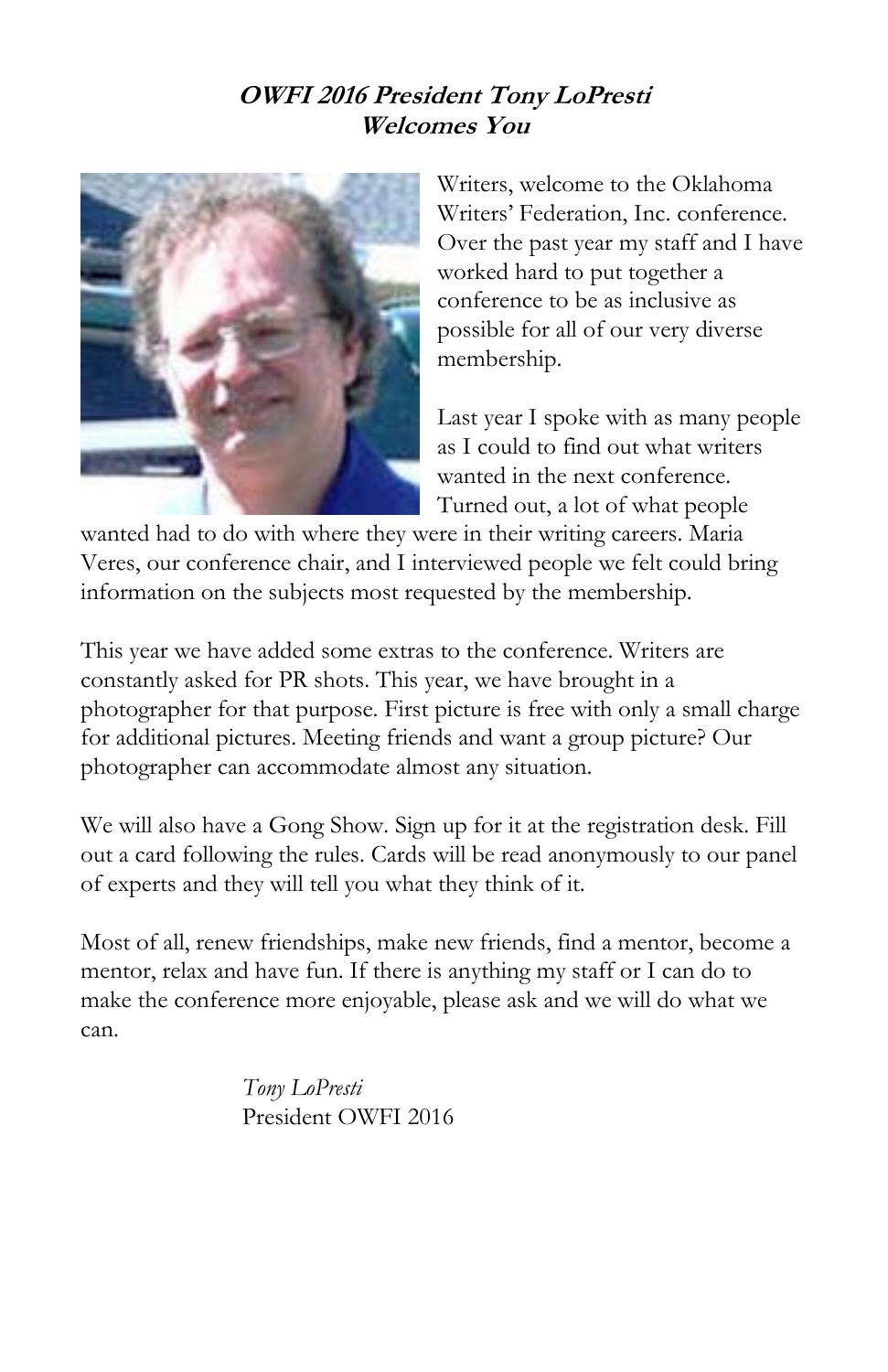### **KEYNOTE SPEAKER: STEVEN JAMES**



**Steven James** is a national bestselling novelist whose awardwinning novels continue to gain wide critical acclaim and a growing fan base.

Suspense Magazine, who named James's book THE BISHOP their book of the year, says he "sets the

new standard in suspense writing." Publishers Weekly calls him a "master storyteller at the peak of his game."

James has taught writing and storytelling around the world and is one of the seven Master CraftFest instructors at ThrillerFest. His book on the craft of writing, STORY TRUMPS STRUCTURE*,* received the award for Best Storytelling Resource from Storytelling World.

When Steven is not writing or speaking, you'll find him trail running, rock climbing, playing disc golf, or drinking a dark roast coffee near his home in eastern Tennessee.

### **Keynote Address The Untouched Moment**

*Famous Authors Banquet, Friday, May 13, 7:00 P.M.*

Writing is more than capturing ideas or experiences on the page. It's about capturing moments that resonate with truth. In this humorous and thoughtprovoking talk, Steven James will share secrets and insights he's picked up over the past 20 years of being a professional writer.

# **Saturday Box Lunch Workshop**

#### **The Business of Publishing**

*May 14, 12:00 – 1:30, Room A/B. Prior registration required. No walk-ins.*

Things are changing in publishing. It's never been easier to get published and harder to find readers.

So what's an author to do? What's in our control and what isn't?

In this inspirational address, best-selling author Steven James will tackle these topics and more.

It's an exciting time. How will you respond?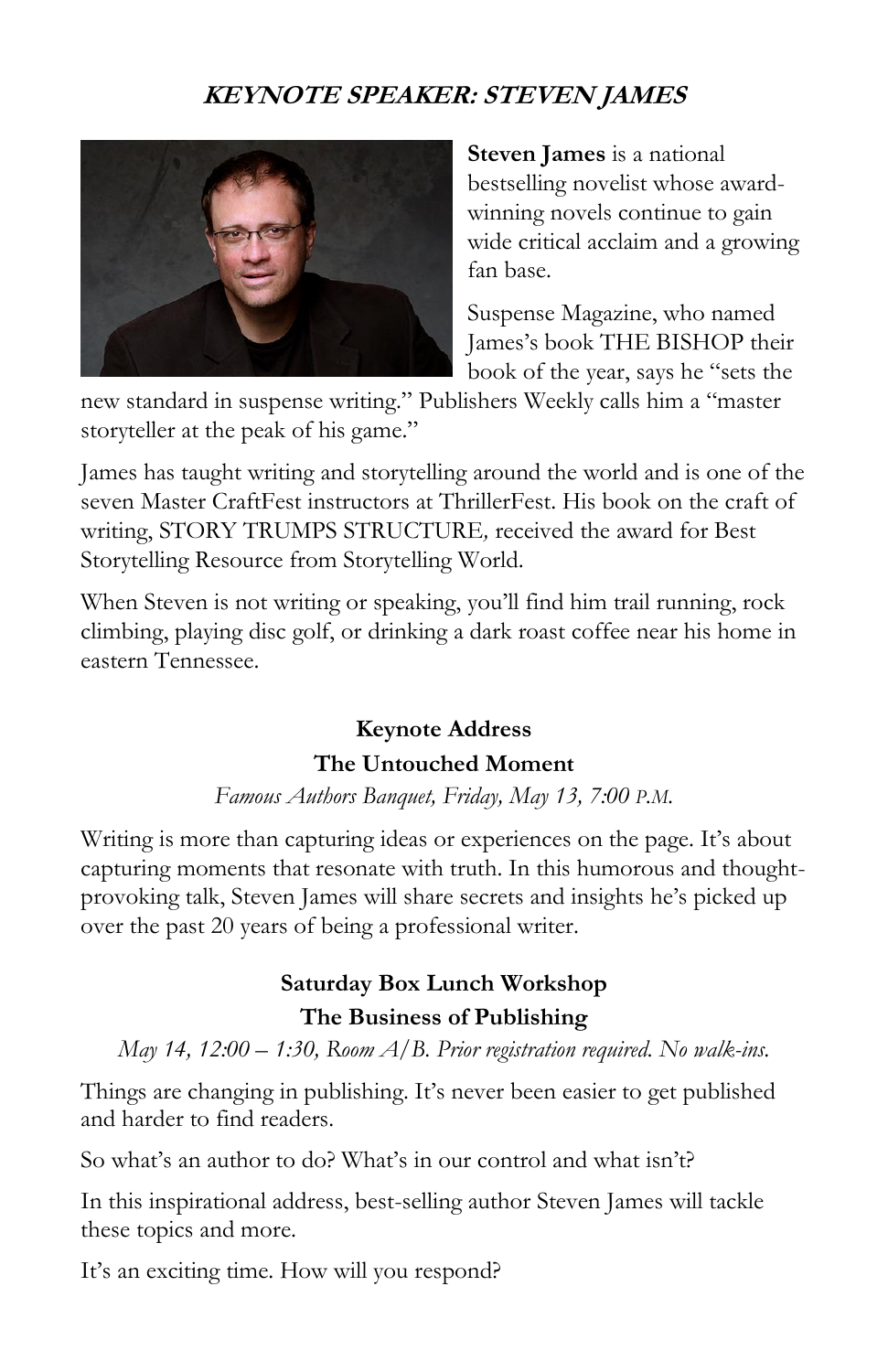### **Pre-Conference Workshop**

### **Christine Taylor-Butler The Writer's Journey: What's in Your Toolbox?**

*Thursday, May 12, 7:00 – 8:30 P.M. \$20. Pre-register or pay at the door. All full-time students admitted FREE with student ID as space allows.*



This workshop will focus on the art of writing and the tools that should be in your toolbox. Christine Taylor-Butler will cover everything from social media, to using software to organize your files, to creating ebook formats of your rough draft. She'll share how she went from zero commercially published titles to seventy-five and how you can keep it all straight on your own writing journey.

*Christine Taylor-Butler is the award winning author of more than 75 books for children and has spoken on many national panels. She's currently working on a middle grade series entitled* The Lost Tribes. *A graduate of MIT, she lives in Kansas City.* 

### **Friday Box Lunch Workshop**

**William Bernhardt Structure: Putting It All Together** *May 13, 12:00 – 1:30, Room A-B. Prior registration required. No walk-ins.*



Every author needs a solid knowledge of story structure, and nobody can teach it better than Oklahoma author William Bernhardt. Whether you're writing your first short story or your twentieth book, this session will help you gain a deeper understanding of how to use structure to build a solid foundation for your work.

*William Bernhardt is the bestselling author of more than 30 books, including the blockbuster Ben Kincaid series. The founder of the Red Sneaker Writing Center, he leads workshops and small-group seminars nationwide.*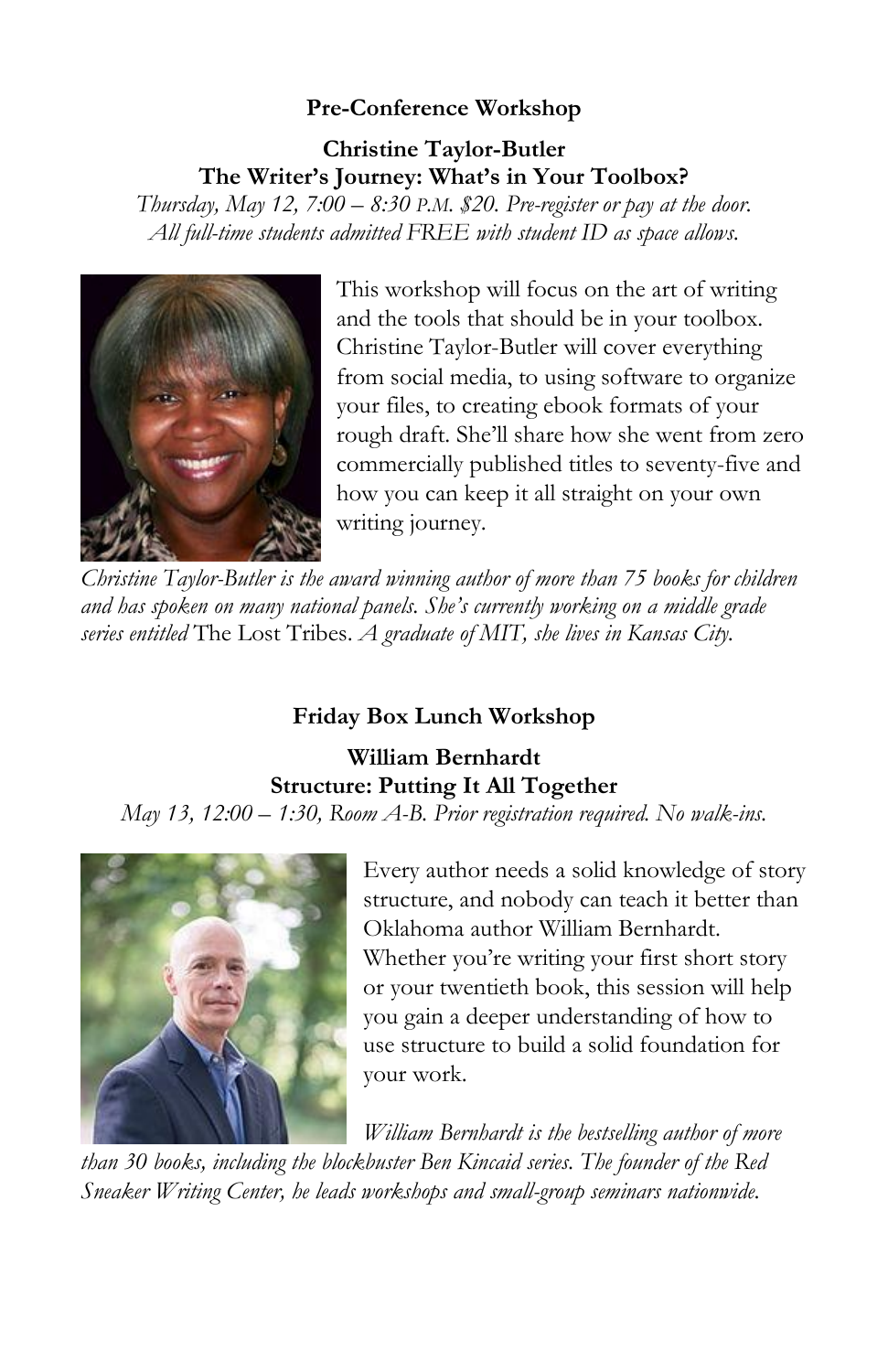### **FRIDAY SESSIONS**

#### **9:00 – 9:50 A.M.**

**ARLENE GALE, Writing Short Stories (Beginners)** Arlene will discuss how to determine the story's starting point to connect the reader fast. She'll cover the best number of characters and plot points, as well as how to identify characters' importance. You'll learn how to use tense, point of view, and other writing tools. Helpful for fiction and nonfiction writers.

**ERIN TAYLOR YOUNG AND LACY WILLIAMS, Romancing the Reader: Keys to Writing Romance** Two editors unpack what makes a romance and give you the key "must haves" for your story. They'll discuss the tool of tropes and how to make them original, demystify hero and heroine types, and tell you how to build romantic tension. All skill levels.

**PAM JOHNSON, Editing Level 1: Eight Common Mistakes That Will Peg You as an Amateur** Don't let the first few pages of your manuscript land your book in the slush pile because you've been labeled an amateur writer. This workshop will help you catch some of the easiest mistakes to correct. Beginner level.

**NATHAN GUNTER, Freelance Life** Join the managing editor of *Oklahoma Today* magazine for expert advice on how to create a good freelance career. You'll learn how to conceive, pitch, and execute stories; what editors are looking for in a pitch; and how to work with editors once a piece is accepted for publication and beyond. Beginner to intermediate.

#### **10:00 – 10:50 A.M.**

**JENNIFER HORNE, Giving Characters a Voice: Using First Person in Poetry and Short Fiction** Some of the most memorable American writing is in the first-person voice. Jennifer will discuss the advantages and pitfalls of first-person narrators. Participants will have the chance to do exercises writing and brainstorming. You'll gain a better understanding of how and when to use first person in your own work. All skill levels.

**ANTHONY LOPRESTI, JR., Behind the Silver Screen** This session will cover the basics of screenwriting, from formatting the screenplay to how a production company uses it to make a film and a quick who's who of a film set. Tony will also discuss some of the highlights of what to expect when a screenplay is optioned and/or sold and the differences between independents and large-scale film producers. All skill levels.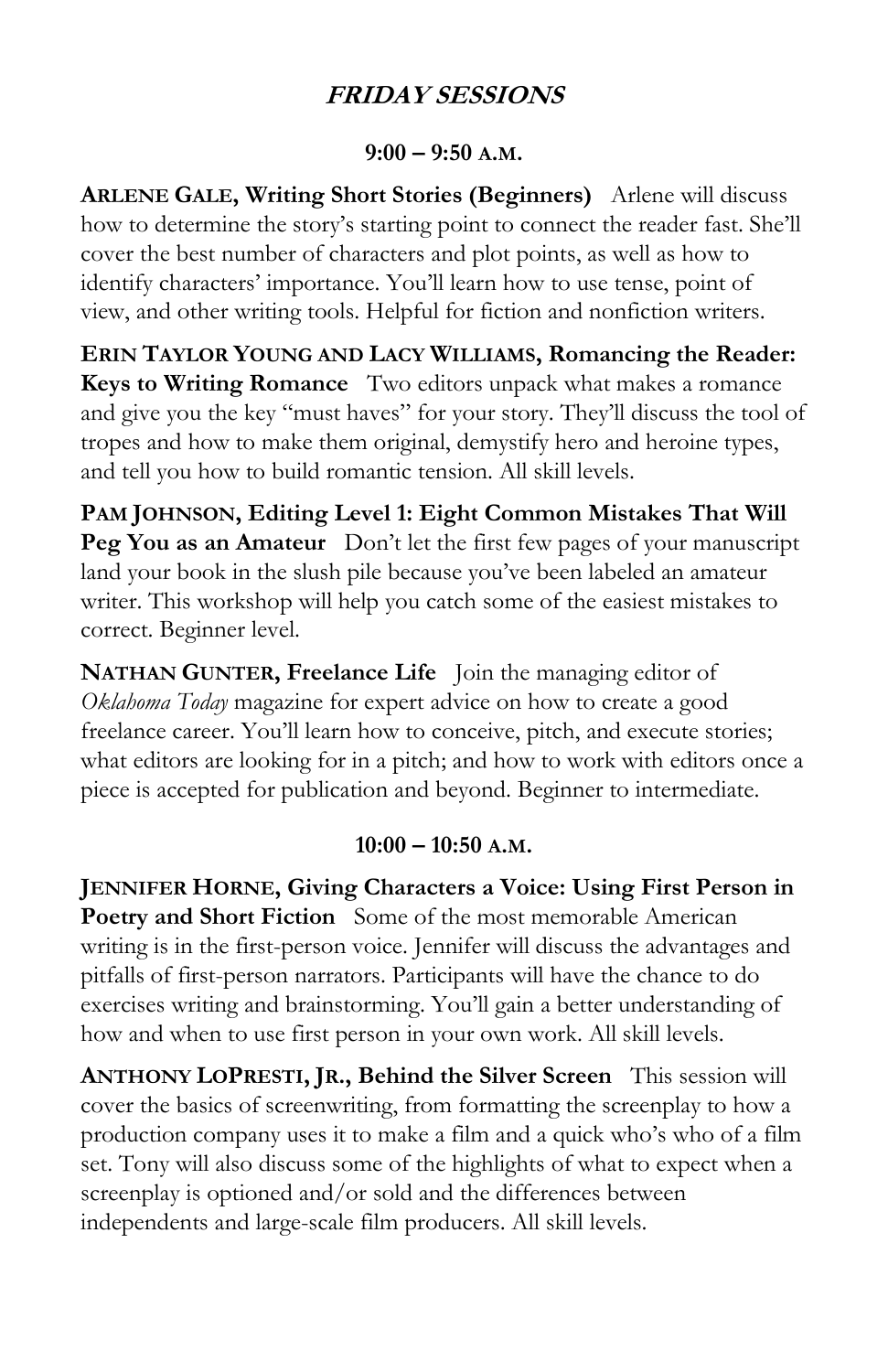#### **10:00 – 10:50 A.M.**

**JAN MORRILL, The Zen of Writing a Sequel** Learn to cope with challenges such as balancing backstory, dealing with time constraints, and overcoming lack of motivation. Jan will share the solutions that have worked for her and confess what hasn't worked. Intermediate to advanced.

**CHRISTINE JARMOLA, Finding Our Faults and Encouraging Our Strengths: Starting and Keeping a Critique Group** After a few endings and new beginnings in her writing career, Christine Jarmola decided to create her own critique group. She'll coach you on what to do and especially what not to do in creating a writing squad as you help each other make it through the ups and downs of a publishing career. All skill levels.

### **11:00 – 11:50 A.M.**

**VICKEY KENNEDY, World Building Blocks** World-building skills are imperative to your story. They are just as important for describing real world settings as they are for creating alien or fantasy worlds. Learn the A-B-Cs of building the worlds where characters live. All skill levels.

**CAROL SHENOLD, Superbugs, Terror in the Air, and Don't Pet That Dog** With new superbugs transmitted through animals, Fido could be the carrier in a bioterrorism attack. Organisms can contaminate our water or air. Shenold, a thriller writer and nurse, will discuss how to use these hairraising possibilities in fiction and get the facts correct. All skill levels.

**VIVIAN ZABEL, Writing 101** This session deals with beginning the writing experience, from finding ideas to the finishing a manuscript. Attendees are encouraged to bring a laptop, tablet or smart phone to access online material during the session. Beginner level.

**CHRISTINE TAYLOR-BUTLER, Whose Voice Is It?** Many writers confuse the voice of a character with their own voice and fail to create a transformative journey for the reader. We'll talk about voice, how it works, and how to get out of your head and into the character's. This session is for children's and adult fiction and creative nonfiction writers. All skill levels.

### **1:30 – 2:20 P.M.**

**HOLLY JAHANGIRI, Writing for Children: It's Harder than It Looks!** You think writing for children is easy? Think again! It's not enough that we were all children once or that the vocabulary is simple. Writing for children is tough but so rewarding, too. Learn what it takes to write a book children and publishers will love. Beginner to Intermediate.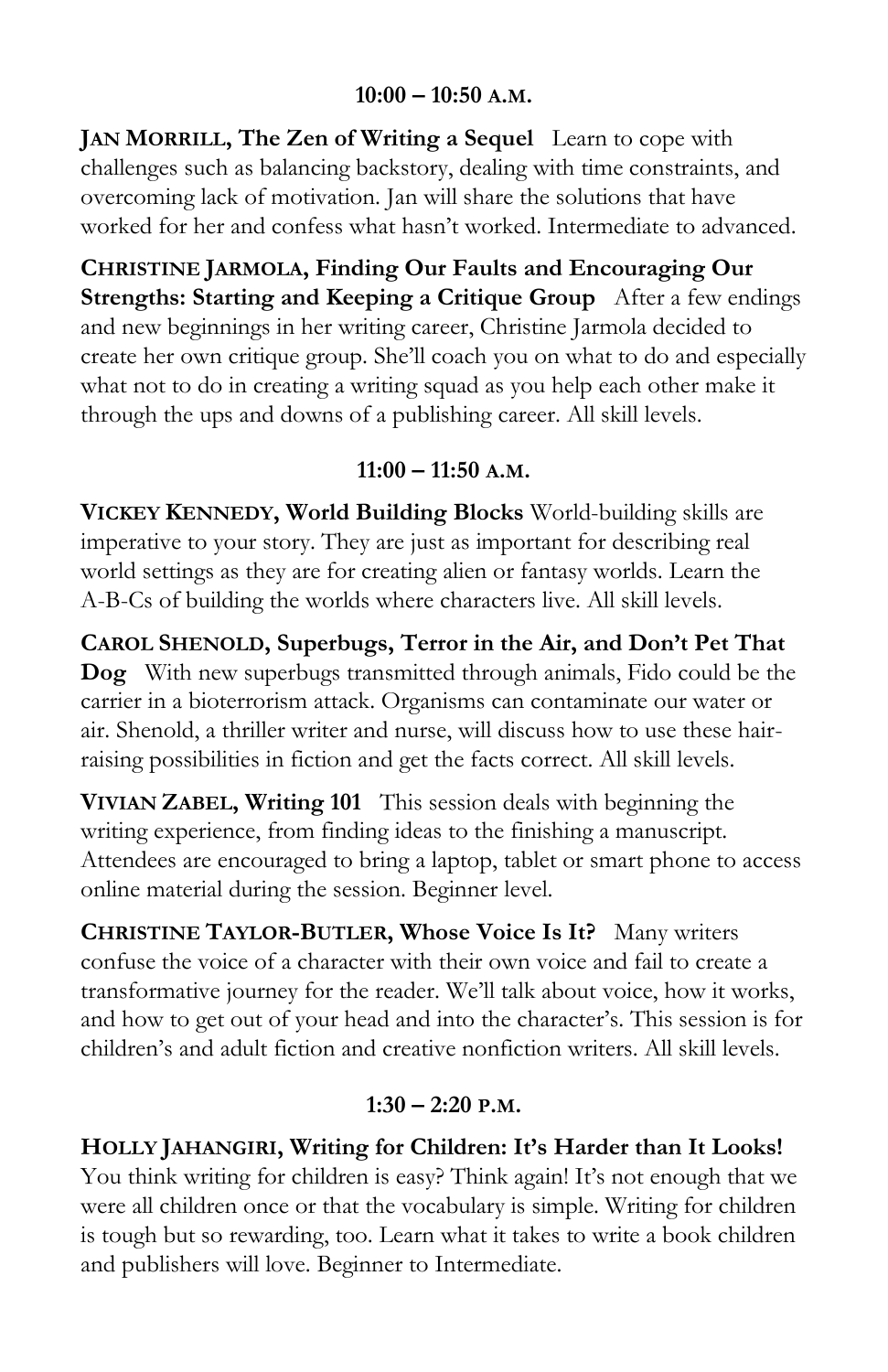**JAN MORRILL, Creative Characterization** What are your characters' secrets? Have you ever thought of asking them? In this workshop, using several exercises, Jan Morrill will show you how to draw out what your character may not tell you about himself and his story. All skill levels.

**UWE STENDER, Elevator Pitches** Can you sell your book manuscript in 30 seconds or less? In this session, a New York agent will discuss what agents look for in an elevator pitch, how to present your book and yourself in the best way, and mistakes to avoid. Intermediate level.

**LARRY BAKER, How to Turn a Situation into a Plot** You can write a book without a plot, but you can't write a plot without a problem to be solved. Thus, all plots are mysteries. Where are the characters going and why? How do we write an ending that is both a surprise and absolutely inevitable? In this session, Larry Baker will show you how to transform a situation into a plot that will keep readers turning pages. All skill levels.

### **2:30 – 3:20 P.M.**

**VICKEY KENNEDY, Beneath World Building Blocks** There is more to world building than what meets the eye. The world the reader sees is only the tip of the iceberg. Vickey Kennedy will discuss what you and your characters *must* know about the world you are building, even if you never reveal the details to your readers. All skill levels.

**ERIC REITAN, Big Ideas: Serving (Not Swamping) Your Story with Philosophical Themes** Memorable stories often touch on profound themes. This session will look at how exploring big ideas from philosophy and theology can generate story ideas and help sharpen story elements, while considering how to avoid the dangers that threaten to turn stories "preachy" or bog them down with pretentiousness. Intermediate and up.

**VIVIAN ZABEL, Fiction vs. Nonfiction** Fiction and nonfiction have some components that are alike and some that are different. This session discusses both genres, as well as the combination type of narrative or creative nonfiction. Attendees are encouraged to bring electronic devices to access online material. Beginner to intermediate.

**LARA BERNHARDT, Creating Audiobooks** Sales for audiobooks are exploding. Many authors are now generating their own audiobooks and finding a significant audience for them. In this session, Lara Wells will explain how you can enter this boom marketplace. She will play sample clips and give away audiobook downloads. Intermediate to advanced.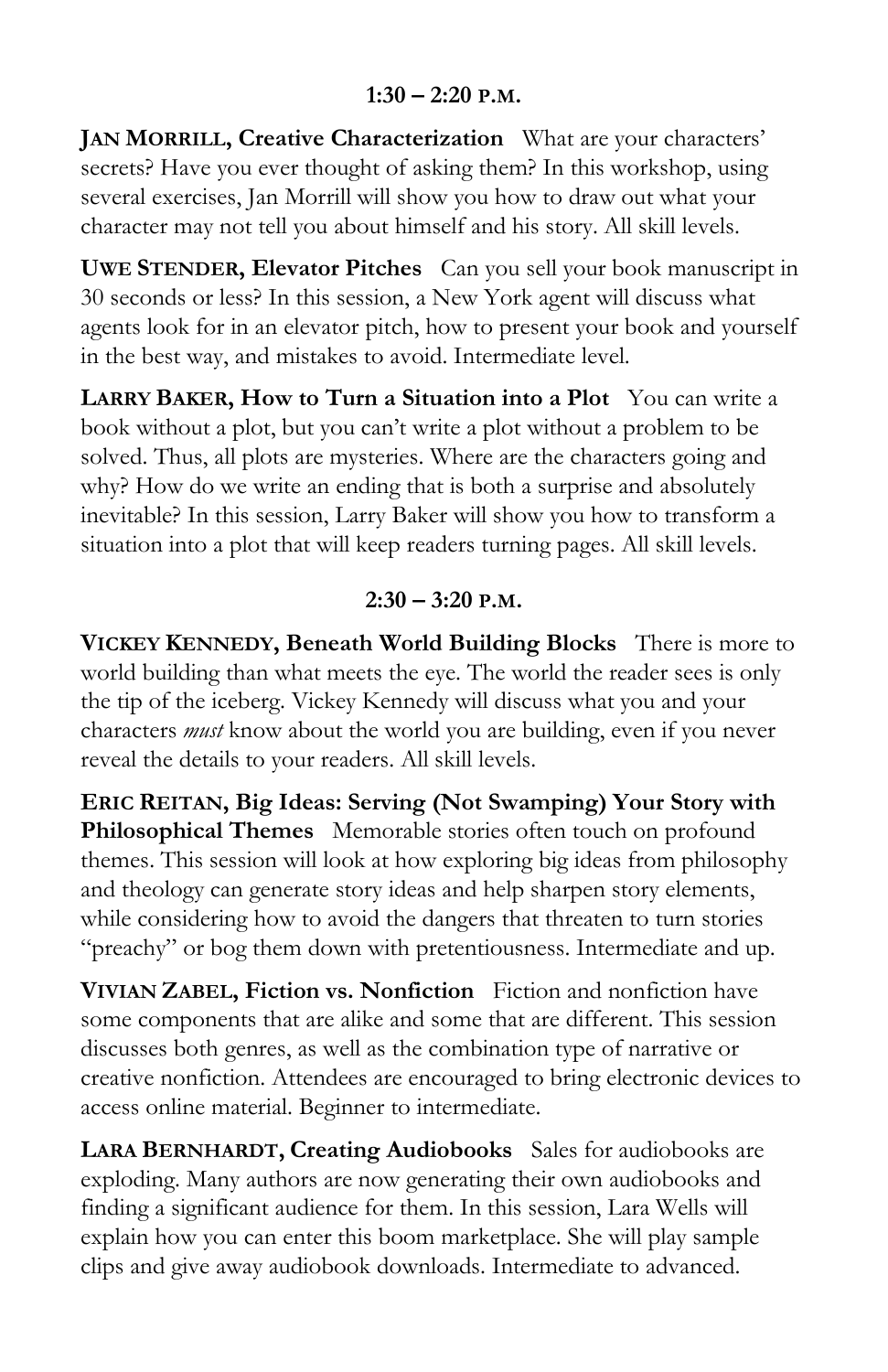#### **3:30 – 4:20 P.M.**

**ARLENE GALE, Writing Short Stories (Advanced)** Learn to add depth to characters and plots without adding words. Identify, omit or combine characters who do not advance the plot. Focus on turning vague words into power words, driving tension into dialogue, using body language, and working with rhetorical devices. Learn how to start immediately with action and end by resolving conflict, or not. Examples are given for both fiction and nonfiction. Intermediate to advanced.

**LINDA APPLE, Using Fiction to Tell the Truth** Creative nonfiction is possibly the most misunderstood form of writing today. Using fiction techniques in your nonfiction will bring your writing to life—picture Dorothy in the Land of Oz. Linda will discuss what creative nonfiction is, what it isn't, and how it is done. Beginner to intermediate.

**JENNIFER HORNE, Write What You've Learned** Ernest Hemingway famously said, "Write what you know." Most take this to mean you should write about your family, where you grew up, went to school, and so on. But even Hemingway wrote about things that he consciously and intentionally, learned and experienced. This workshop will teach you how to make use of knowledge you have acquired to enrich your writing. All skill levels.

**PAM JOHNSON, Editing Level 2: What Do You Mean, My First Draft Isn't Good Enough?** Writing a manuscript worthy of publication takes multiple rewrites. This workshop will highlight six common problem areas to address as you read through your book again . . . and again . . . and again. Intermediate level.

**4:30 – 5:30 P.M. Book Signing** in the seminar rooms

**7:00 P.M. Famous Authors Banquet** Costume contest, recognition of members who published books in 2015, and keynote by Steven James

**Buzz Sessions (following the banquet)** Informal gatherings to discuss various writing topics. Locations are announced at the end of the banquet. Please keep the laughter to a low roar and respect the presenters' time.

> **Got 30 Seconds?** *Please fill out the evaluation forms at the end of every session. There are just two questions. These forms help us apply for grants and plan future conferences. Thanks!*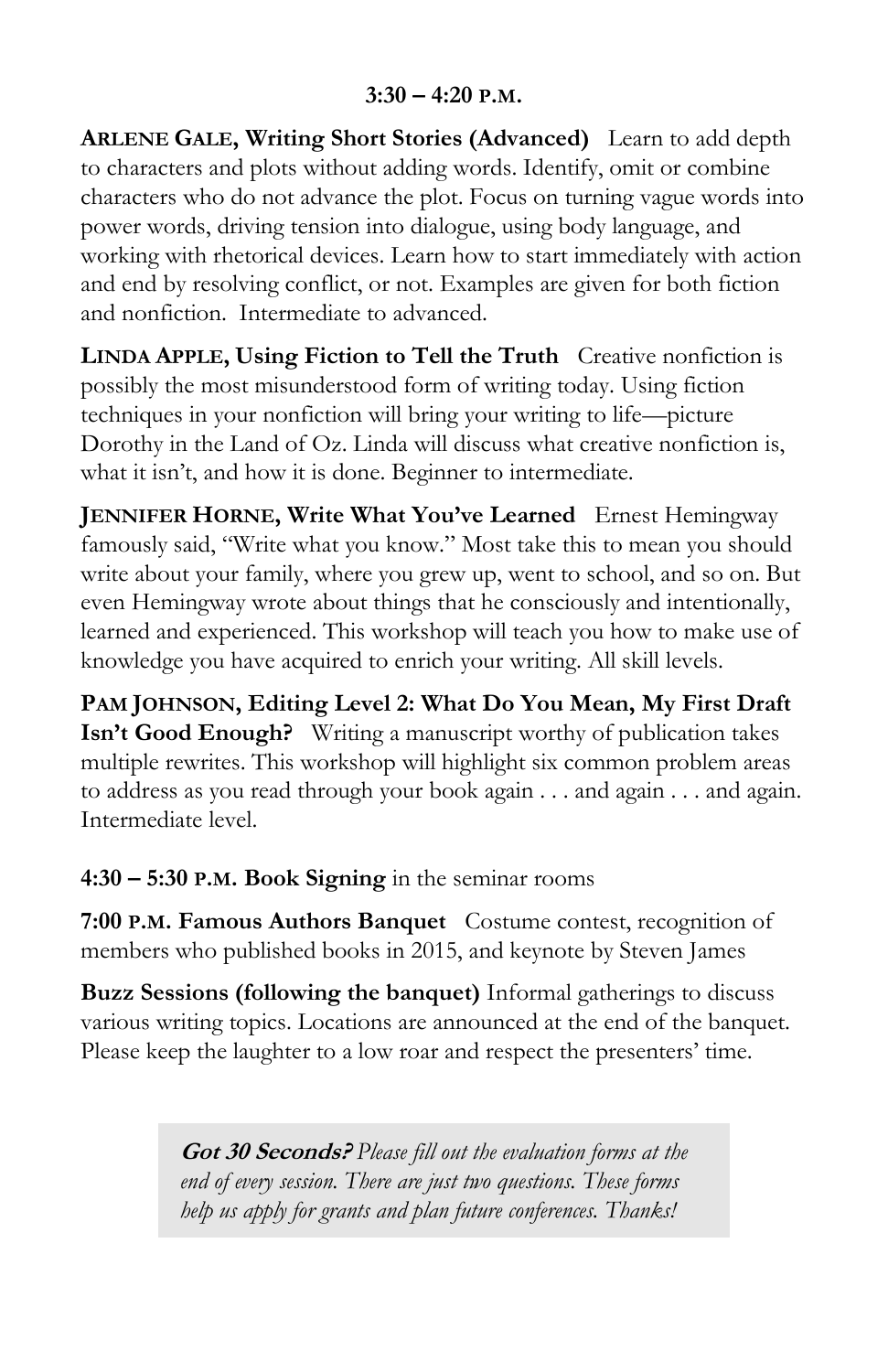### **SATURDAY SESSIONS**

#### **9:00 – 9:50 A.M.**

**ERIC REITAN, There's No Such Thing as Writer's Block** Saying we have writer's block does nothing to explain why we're stuck in our writing. But identifying why we're stuck can be crucial for getting unstuck. In this session, we'll walk through reasons why writers get stuck and brainstorm strategies for getting the words flowing again. All skill levels.

**CHRISTINE JARMOLA, Yours, Mine and Ours: The Do's, Don'ts and Maybes of Collaborative Writing** Writing with a group can be a great way to expand your readership and branch out of your comfort zone. It can also be a recipe for disaster if you don't know what pitfalls to avoid. Join Christine as she walks you through the collaborative markets available, strategies for writing group anthologies, and her own collaborative fiction experience with her critique partners. All skill levels.

**ALLY ROBERTSON, How to Hook an Editor and What to Do Once You Have Them** Ally Robertson, editor at The Wild Rose Press, shows you how to engage your readers—and your editor—in the opening scene. She'll go over what to avoid, what to include, and that all-important first line. Then she'll take you through working with an editor, what to expect, the do's and don'ts, what The Wild Rose Press is looking for, and the advantages to having your book with a publisher rather than self-publishing. You're invited to bring an opening of your work in process to share with the group and receive feedback from an editor. All skill levels.

**LINDA APPLE, Writing from Your Soul** There are stories buried in our innermost being just waiting to be written. The problem? We sometimes do not recognize them or feel they are important. In our time together, we will delve deep and validate these hidden treasures. Then we will discuss ways to connect our stories with the minds of our readers with the goal of positively impacting their lives. All skill levels.

#### **10:00 – 10:50 A.M.**

**FRANK STEELE, So You Want to Write a Play** This session will take you from thought to production. Frank Steele will discuss the "fourth wall," the audience as eavesdroppers, character choice, and production venues. You will learn how to rewrite your masterpiece when you don't want to change a single word and how to get your play sold. Finally, Frank will help you answer the burning question, "Now, exactly why am I writing a play in the first place, and is really worth the effort?" All skill levels.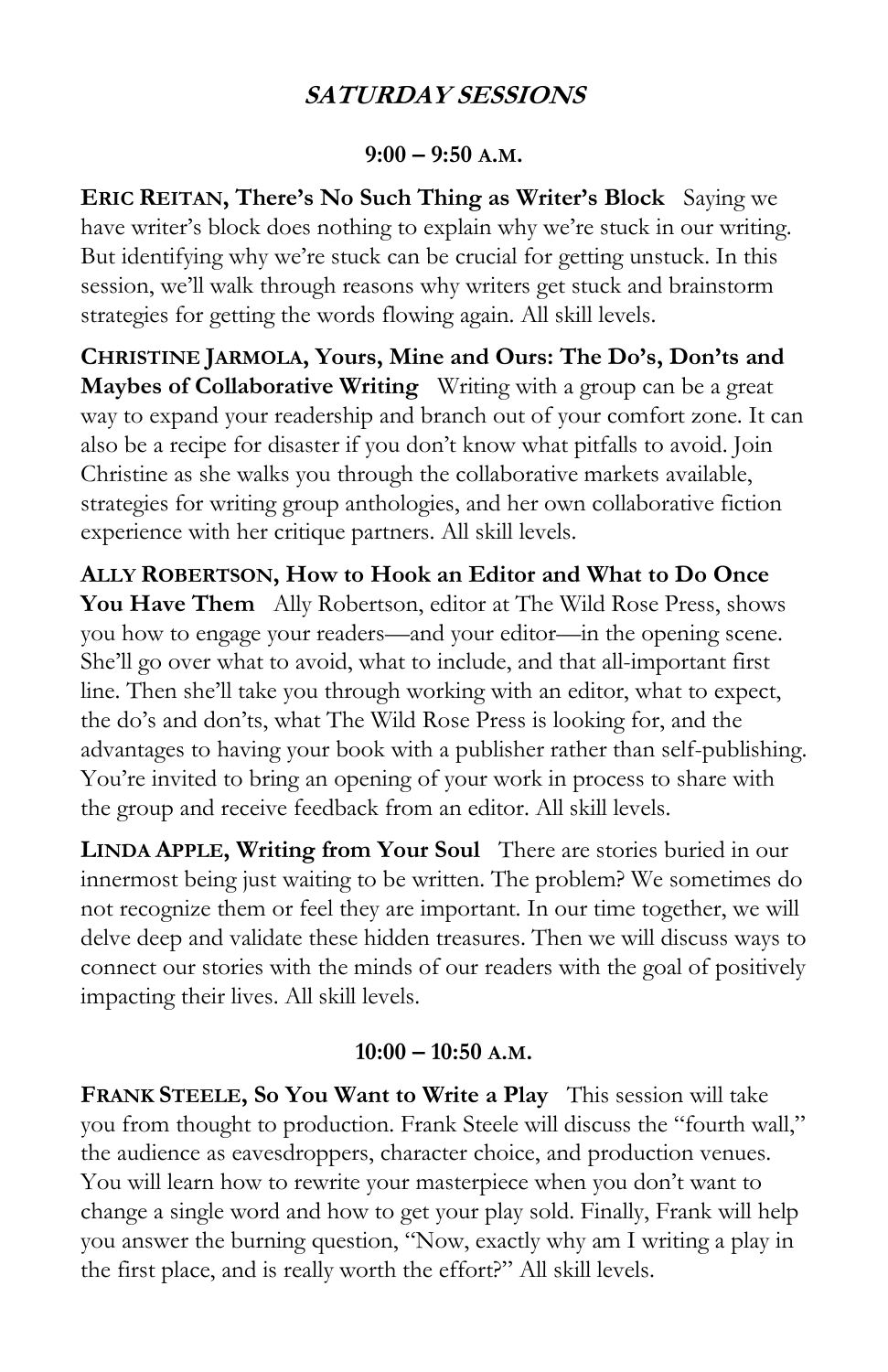#### **10:00 – 10:50 A.M.**

**VIVIAN ZABEL, Tips and Tricks for Teaching Writing** This session will help anyone who teaches or wants to teach others how to write. Vivian shares all the tips and tricks she learned and used to teach writing for nearly 30 years. Teaching writing doesn't have to be impossible because of an avalanche of grading papers. Attendees are encouraged to bring a tablet, laptop, or smart phone to access online material during the session. Intermediate to advanced.

**NOAH BALLARD, Query Etiquette** Learn the format of a query letter, how to identify the right agent for your genre, the rules by which a writer should conduct themselves around agents, and how to navigate common questions (i.e., Can I submit to multiple agents at one agency? Should I grant exclusive reads? Can I dictate the process by which an agent submits my work?). Noah Ballard will show you how to navigate the process of finding the right agent for you with professionalism, confidence and business savvy. Beginner to intermediate.

**PAM JOHNSON, Editing Level 3: Ask the Right Questions to Move Toward Publication** Congratulations! The acquisitions editor loved your first few chapters. Don't lose her interest now. This workshop will help you look at some of the big questions you must ask before your book is publishable. Intermediate to advanced.

### **11:00 – 11:50 A.M.**

**VICKEY KENNEDY, Beyond World Building Blocks** No world is an island. No real, alien, or fantasy world is complete without a little knowledge of the surrounding worlds. Whether you're writing historical fiction, memoir, science fiction, or something else, understanding the worlds beyond your story's setting will add depth and realism to your work. All skill levels.

**NIKKI HANNA, Find Your Joy in Writing** This session focuses on the emotional influences of writing. Not everyone is going to "sell lots of books and make lots of money." This is an important objective, but narrowly focusing on it often produces frustrated writers. This workshop suggests alternative pathways to achievement. Nikki will discuss finding a niche, contest-winning strategies, craft, and often-overlooked publishing options. Participants will be emboldened by a deeper understanding of why they write and will gain a fresh perspective on how to shine. All skill levels.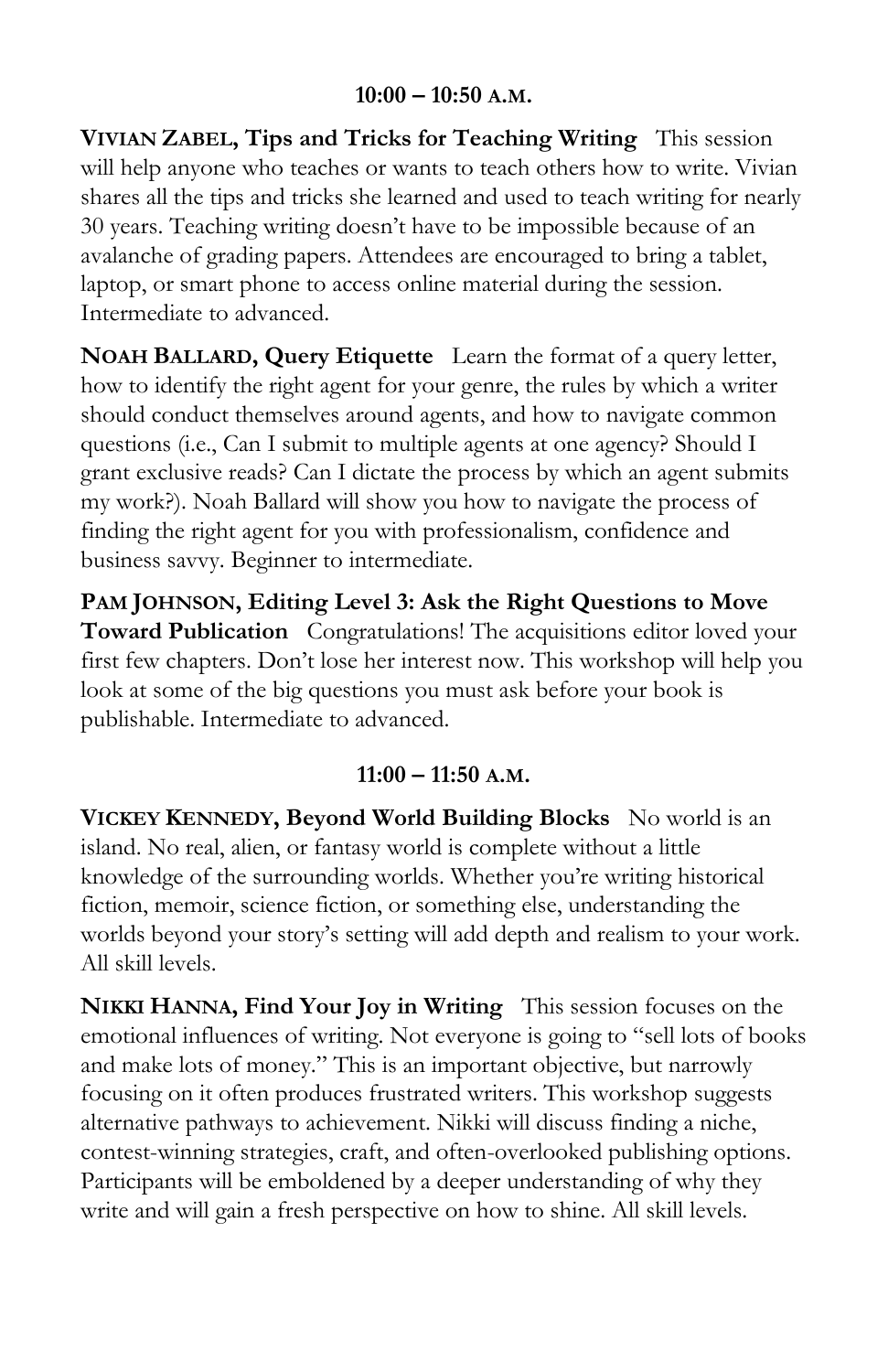#### **11:00 – 11:50 A.M.**

**LARRY BAKER, Characters Come from Life, Not the Writer** Forget trying to be original. All of us are types. The trick is taking what reality offers and turning it into something different. Art is always the effort to make the familiar unfamiliar. Start with your childhood, your family, the people in the room with you, the people next to you, and of course yourself. How do you understand and then reveal the innate character of someone and make a reader want to know more? Both fiction and creative nonfiction writers will benefit from Larry Baker's tips on creating memorable characters. All skill levels.

**STEPHANIE BARKO, Acquiring Endorsements** A book endorsement is a sentence or two from a VIP, author, or key influencer that helps acquire new readers. High level endorsements can increase the value of your brand. Publicist Stephanie Barko will explore what endorsements can do for your book, when and how to request them, and who to target. Attend this session if you have a completed or nearly completed manuscript that you intend to publish in the next 6-12 months. Intermediate to advanced.

#### **1:30 – 2:20 P.M.**

**CAROL SHENOLD, Plotting Your Way to a First Draft** Not everyone is a fan of plotting, but many writers find the first draft goes much faster if they have a road map. This session will cover a three- to four-act structure, the need for midpoint and plot point elements as well as climax. Carol will also show you how to use a story board or index cards as a tool and how to create a notebook with ideas and information for each book. Beginner to intermediate.

**LINDA APPLE, Public Speaking for Writers** Public speaking is one of the best ways to sell books and build platforms. But that isn't all! Speaking can turn into an income stream as well as providing opportunities to visit new places and meet new people. Linda will share tips for overcoming stage fright, strategies for putting together presentations, and practical suggestions to use before, during, and after speaking. All skill levels.

**JAN MORRILL, Creative Characterization, Part 2** Sometimes looking at a scene through a different pair of eyes (a different perspective) can bring out all kinds of surprises—new plot twists, new subplots, new stories altogether. Using written exercises, Jan Morrill will demonstrate how to discover these little treasures. All skill levels.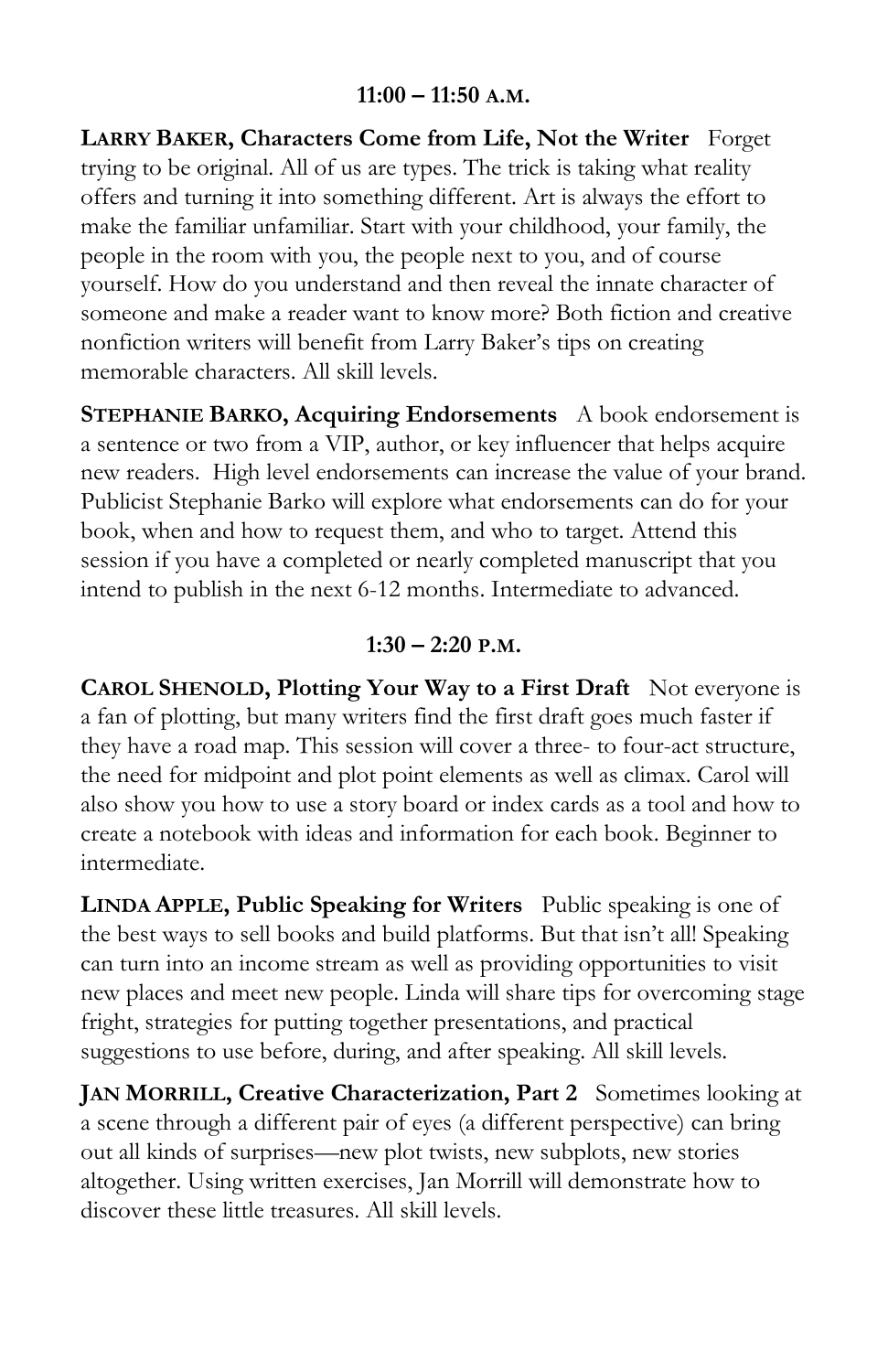**ARLENE GALE, Business and Legal Considerations for Writers** Should you publish under your own name or pen name? Is it better to create a DBA (Doing Business As) or an LLC (Limited Liability Corporation)? With a contract in hand what are key points to look for? This session will address the legal and business issues every writer must consider. Arlene will go over contract questions such as who owns the copyright, whether there is an out clause, right of first refusal, who owns production files, royalty distribution timing and reports, and more. All skill levels.

**JENNIFER HORNE, Writing as a Way of Seeing** Writers live a life in words. To express things freshly, however, it helps to engage in practices that refresh the way you see yourself and the world around you. In this workshop, we will play with words in different ways to renew our vision and experience, making us more attentive to the physical world around us by focusing on the senses and remembering how paying attention to the little things can bring us back into the moment. All skill levels.

**GONG SHOW** Will the panel love your anonymous pitch or will it get gonged? Listen, cringe, and learn. Pitches accepted at the registration desk.

### **3:30 – 4:20 P.M.**

**LARRY BAKER, Why Do I Write?** George Orwell's classic 1946 essay needs to be updated for the twenty-first century. In a world of increasing religious animosities and human denial of potentially catastrophic changes in our own environment, among other issues….does creative writing make any difference? All skill levels.

**HOLLY JAHANGIRI, Creating a Winning Social Strategy** Overwhelmed by Facebook, Pinterest, Twitter? Do you really need a blog? Social media can be a fun and cost-effective promotion tool. Learn how to create a winning social strategy to showcase your work, promote your books and events, and engage with readers. If you have a laptop or smartphone, bring it to access online material during the session. Beginner to intermediate.

**GONG SHOW**, Continued

**4:30 – 5:30 P.M. Book Signing**

**4:30 – 5:00 P.M. Board Meeting:** Delegates and officers, please attend.

**5:00 P.M. – 5:30 P.M. General Membership Meeting**

**7:00 P.M. Contest Awards Banquet**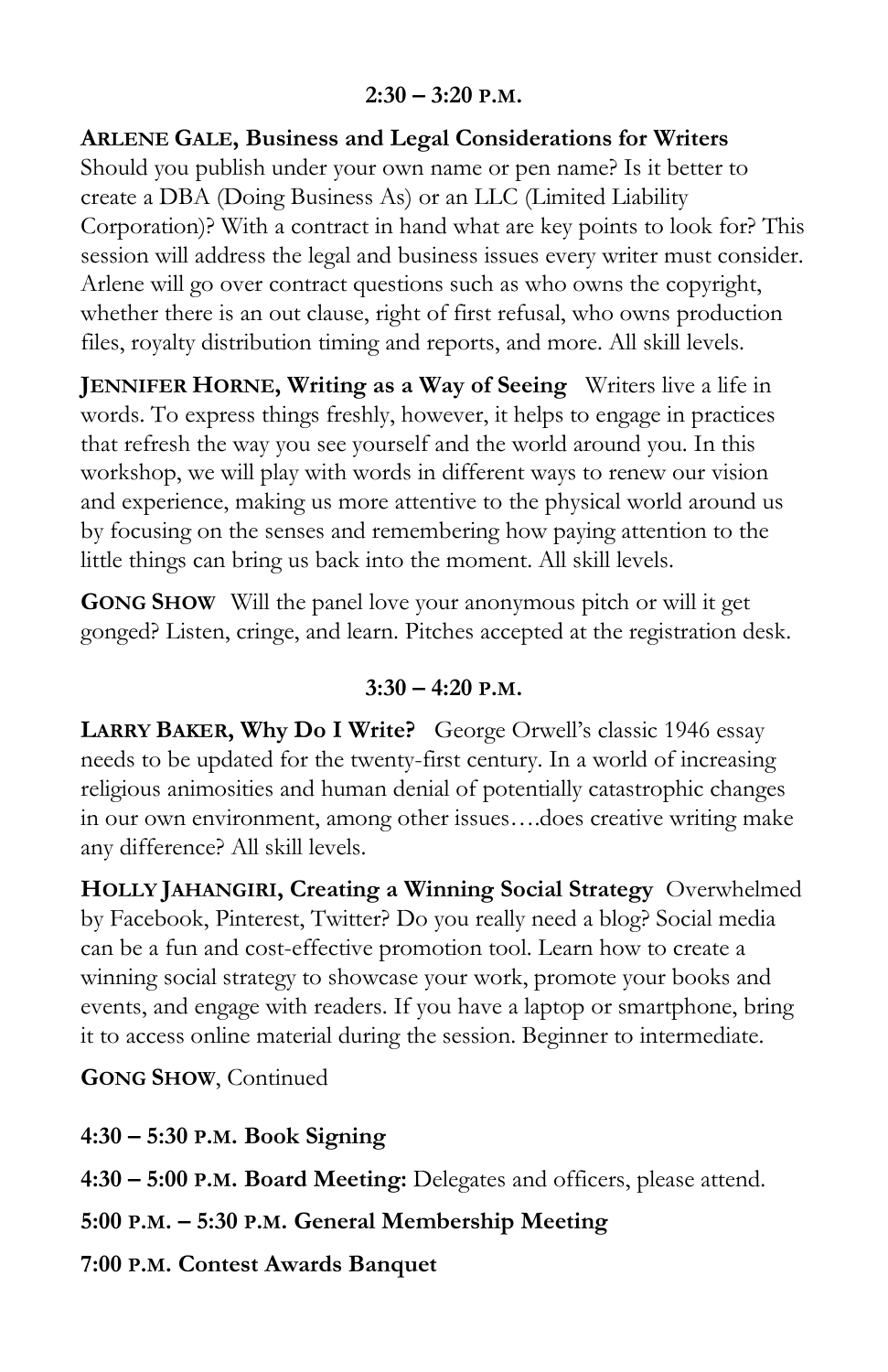### **CONFERENCE FACULTY BIOS**

*Read more about our speakers at owfi.org.*

**Linda Apple** teaches workshops and presents to writers' conferences and women's groups. She enjoys helping others realize their potential.

**Larry Baker, Ph.D.,** is a critically lauded author who has been named to the *Los Angeles Times* Top 100 List and the ALA Banned Books list.

**Noah Ballard** is an agent at Curtis Brown, Ltd. He has appeared across the country at conferences and graduate programs. He lives in Brooklyn.

**Stephanie Barko**, publicist, has been helping authors get reviewed and noticed for the past ten years. Her articles have been published in *Writers' Digest, Southern Writers Magazine,* and *San Francisco Book Review*.

**Lara Bernhardt** loves the experience of immersing herself in a good book. In addition to writing and editing, she applies her musical theatre performance degree and passion for stories to narrating audiobooks.

**William Bernhardt**: *See bio at the front of this booklet.*

**Mari Farthing**, 2016 conference book doctor, is a freelance writer and editor whose experience includes media and traditional writing and editing.

**Arlene Gale** has 25 years of writing and speaking experience. She mentors nonfiction writers and has published many short stories and articles.

**Nathan Gunter** is managing editor of *Oklahoma Today* magazine. He has contributed to many publications, including CNN.com and *This Land* Press.

Author and humorist **Nikki Hanna** teaches memoir writing, coaches writers, and speaks on how to find joy and purpose through writing.

**Jennifer Horne** is a native of Arkansas who currently teaches at the University of Alabama. She is the author of several poetry anthologies and chapbooks and is currently writing a biography of Sarah Mayfield.

**Holly Jahangiri** has published three children's books and many stories and poems. She is a social media analyst who was an internet addict before it was a thing.

### **Steven James, Keynote Speaker**: *See bio at the front of this booklet.*

**Christine Jarmola** has held many OWFI leadership roles while pursuing a flourishing writing career. She has published multiple essays, two novels, and a collaborative novel.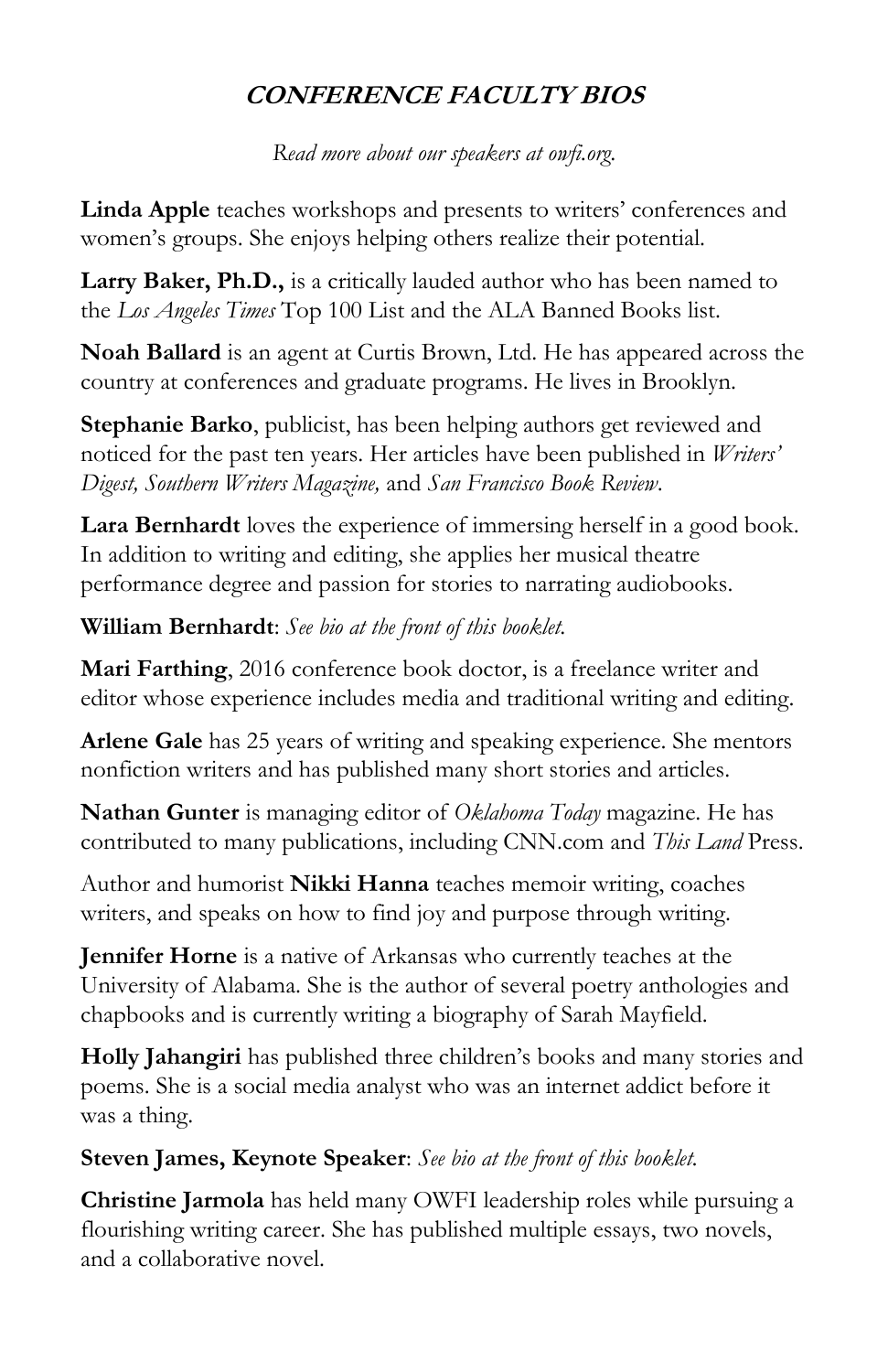**Pam Johnson** is a self-proclaimed editing nerd who loves to discuss the importance of POV and debate the use of the Oxford comma. She has edited all 15 of Steven James's novels.

**Vickey Malone Kennedy**—aka vck—is a former president of OWFI and the 2011 OWFI Crème de la Crème contest winner. A retired licensed nurse, she now serves as editor in chief of 4RV Publishing.

**Anthony LoPresti, Jr.** has received multiple awards in screenwriting, including winning the Houston International Film Festival and being a finalist for the Nichols Fellowship. He is OWFI 2016 president.

**Jan Morrill** is the author of four books and is currently working on a sequel to her award-winning novel *The Red Kimono*. She enjoys speaking, giving workshops, and being a new grandma.

**Eric Reitan** is a philosophy professor at OSU whose writing has won many awards, both within and beyond OWFI. He has published poems, essays, short stories, and books.

**Ally Robertson** has been an editor with The Wild Rose Press since they opened in 2006. Although she specializes in the Crimson Rose line, she edits any genre and welcomes speaking with authors about all their projects.

**Carol Shenold** writes mystery novels and medical nonfiction. She is a registered nurse and accomplished speaker who paints portraits and teaches zentangle in her spare time.

**Frank Steele** is a retired drama teacher, a member of SAG-AFTRA and ASCAP, and has acted in plays, television, and motion pictures. He has written for school professional productions.

Literary agent **Dr. Uwe Stender** is interested in commercial fiction and nonfiction. His five favorite novels right now are *Eleanor and Park, How It Went Down, Code Name Verity, High Fidelity,* and *The Big Sleep*.

**Christine Taylor-Butler**: *See bio at the front of this booklet.*

**Erin Taylor Young** is acquisitions editor and author liaison for Serenade Books. She is an award-winning humor writer and podcast producer.

**Lacy Williams** is the author of numerous inspirational romance novels.

**Vivian Zabel** has headed 4RV publishing since 2006. She has been an English and writing teacher for almost thirty years and has published articles, poetry, stories, and novels.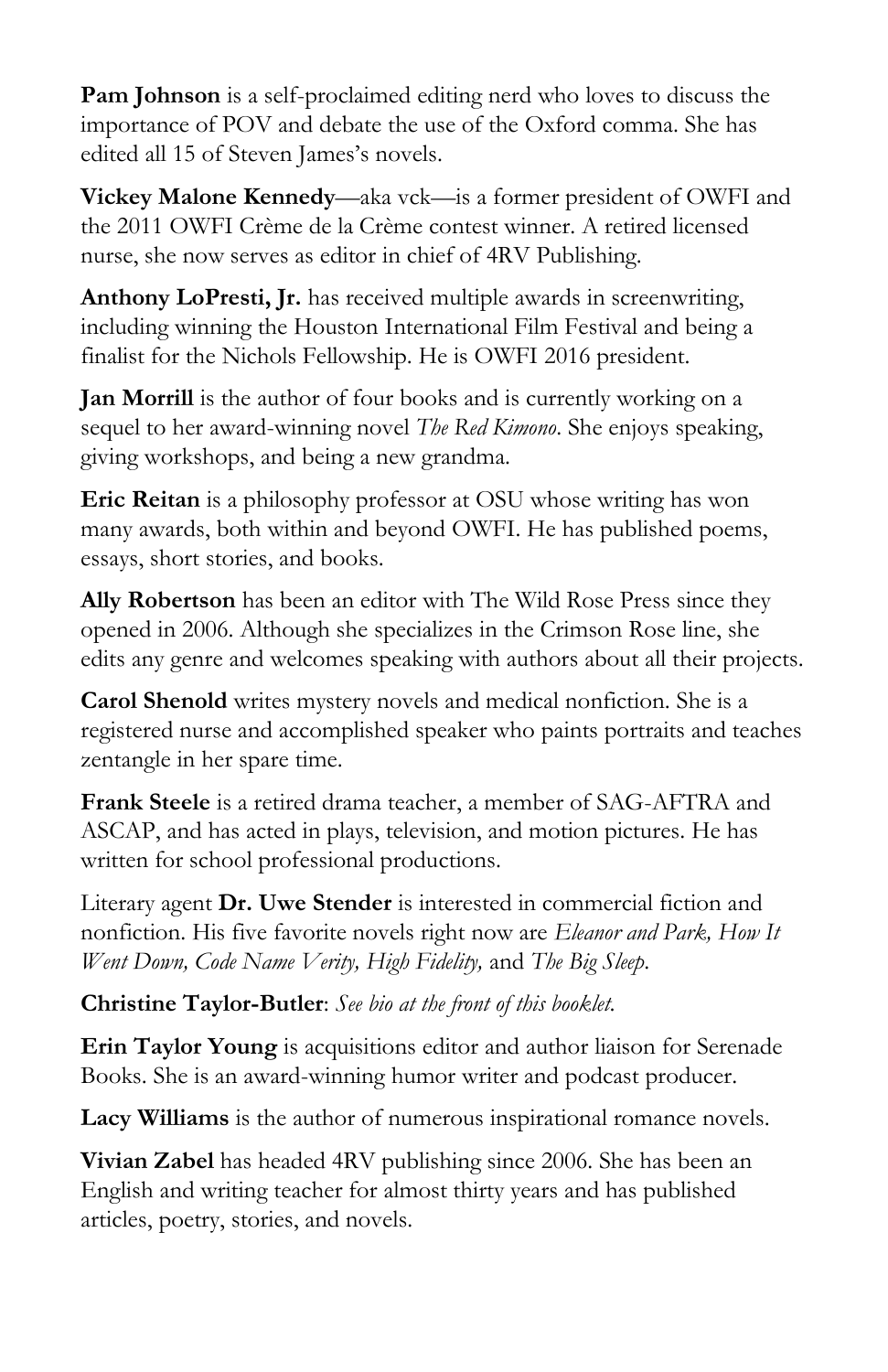### **PITCH ROOM**

*Hours:* Friday, 1:30 – 5:00; Saturday, 9:00 – 12:00 and 1:30 – 5:00

#### **AGENTS**

**Noah Ballard, Curtis Brown, Ltd.**, specializes in literary debuts, upmarket thrillers and narrative nonfiction, and he is always on the lookout for honest and provocative new writers.

**Dr. Uwe Stender, Triada US Literary Agency**, is interested in commercial fiction, especially young adult, middle grade, mysteries, and women's fiction. He is also interested in all kinds of nonfiction projects. But surprise him, his tastes are eclectic, and he may love what you wrote!

### **EDITORS AND PUBLISHERS**

**Vivian Zabel, 4RV Publishing:** Will take pitches for any of 4RV's imprints. Their greatest needs are for young adult, new adult, fiction, and Christmas themed children's books.

**Duke and Kimberly Pennell, Pen-L Publishing:** Science fiction, fantasy, mystery, thriller, women's and western with the most interest in series. They are also interested in nonfiction (non-memoir).

**Nathan Gunter, Oklahoma Today Magazine:** Nonfiction articles that focus on the best of Oklahoma's people, places, events, and culture.

**Ally Robertson, The Wild Rose Press:** Romance and women's mainstream fiction.

### **PUBLICIST**

**Stephanie Barko** is available for brief consultations regarding book publicity, promotion, and marketing.

### **PITCH ROOM GUIDELINES**

- Be at your scheduled appointment **15 minutes early.** If you're not on time, your appointment could be given to someone else.
- Any open appointments will be filled at the conference. Drop by the pitch room desk to see what is available.
- If you want to see an agent or editor and can't get an appointment, hang out in front of the pitch room. If someone fails to show up or cancels, the empty slots will be filled by the people in the area.

*Visit owfi.org to learn more about the editors and agents.*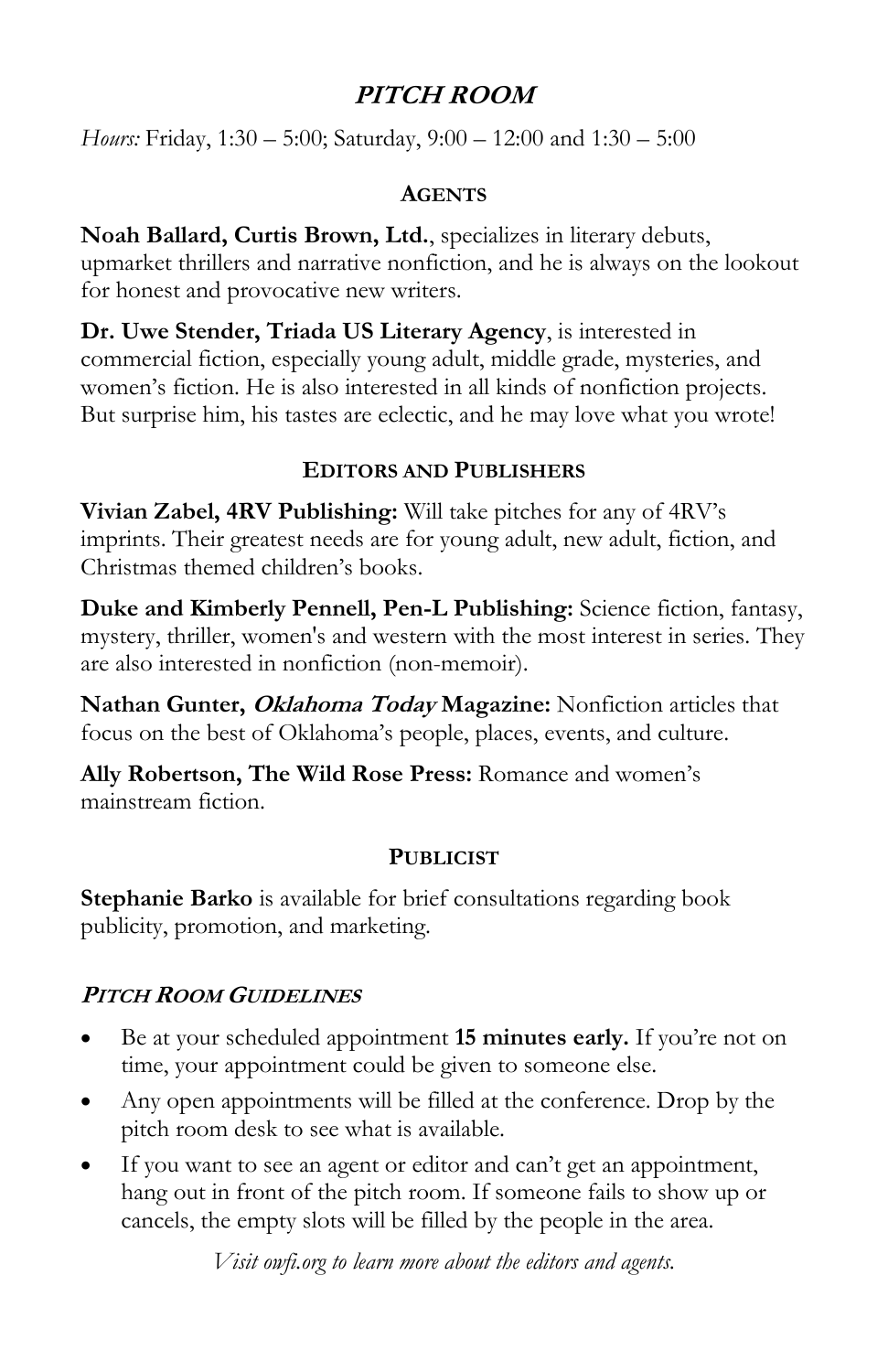### **BASKET AUCTION**

*Atrium. Silent auction closes Saturday, May 14, 6:00 – 6:30 P.M.* Take home one of the beautiful gift baskets displayed in the atrium and help fund OWFI conference scholarships for next year. Bidding will close on a staggered schedule beginning at 6:00 P.M. on Saturday.

### **TABLE CENTERPIECE RAFFLE**

*Tickets may be purchased at the registration desk*

Just \$1.00 buys you a chance to win one of the handmade centerpieces displayed on the banquet tables. They'll be raffled at the end of the Saturday night banquet. All funds raised go toward next year's conference expenses.

### **BOOK ROOM**

*Pre-Convene Area, Friday and Saturday, May 13 – 14, 10:00 A.M. – 6:00 P.M.* We're pleased to partner with Full Circle Bookstore to sell members' and speakers' books during the conference. Book sales support OWFI, Full Circle Bookstore, and our member authors.

### **GONG SHOW**

*Pitches accepted until 12:00 Saturday (drop in box by registration desk) Room C-D, Saturday, May 14, 2:30 P.M. – 4:20 P.M.*

Will the panel love your pitch or will they strike the gong? Submit your **anonymous** pitch by writing it on a 4 x 6 card and dropping it in the box at the registration desk. Keep it PG rated, please. A moderator will read the pitches and invite the panel to tell us exactly what they think.

### **PORTRAITS**

*Thurs., 6:45 – 8:00; Fri. and Sat, 9:15 – 4:00, except first 15 min. of each session Room 1 (next to ballrooms)*

New this year, photographer Jen Nipps will help you get that perfect headshot for your website or book cover. The first pose is FREE; additional poses are \$5 each; group photos are \$5 per person.

### **BOOK DOCTOR**

*Executive Board Room, Saturday, May 14, 9:00 A.M. – 12:00 P.M.* Mari Farthing, Book Doctor, will hold 15-minute sessions to help you make your manuscript shine. Sign up and drop off up to 25 pages at registration Friday or bring work to the session with you. \$50 per session.

### **Please Recycle Your Badge Holders**

 *Drop them in the box near the registration desk or at the back of the banquet room. This helps cut costs next year.*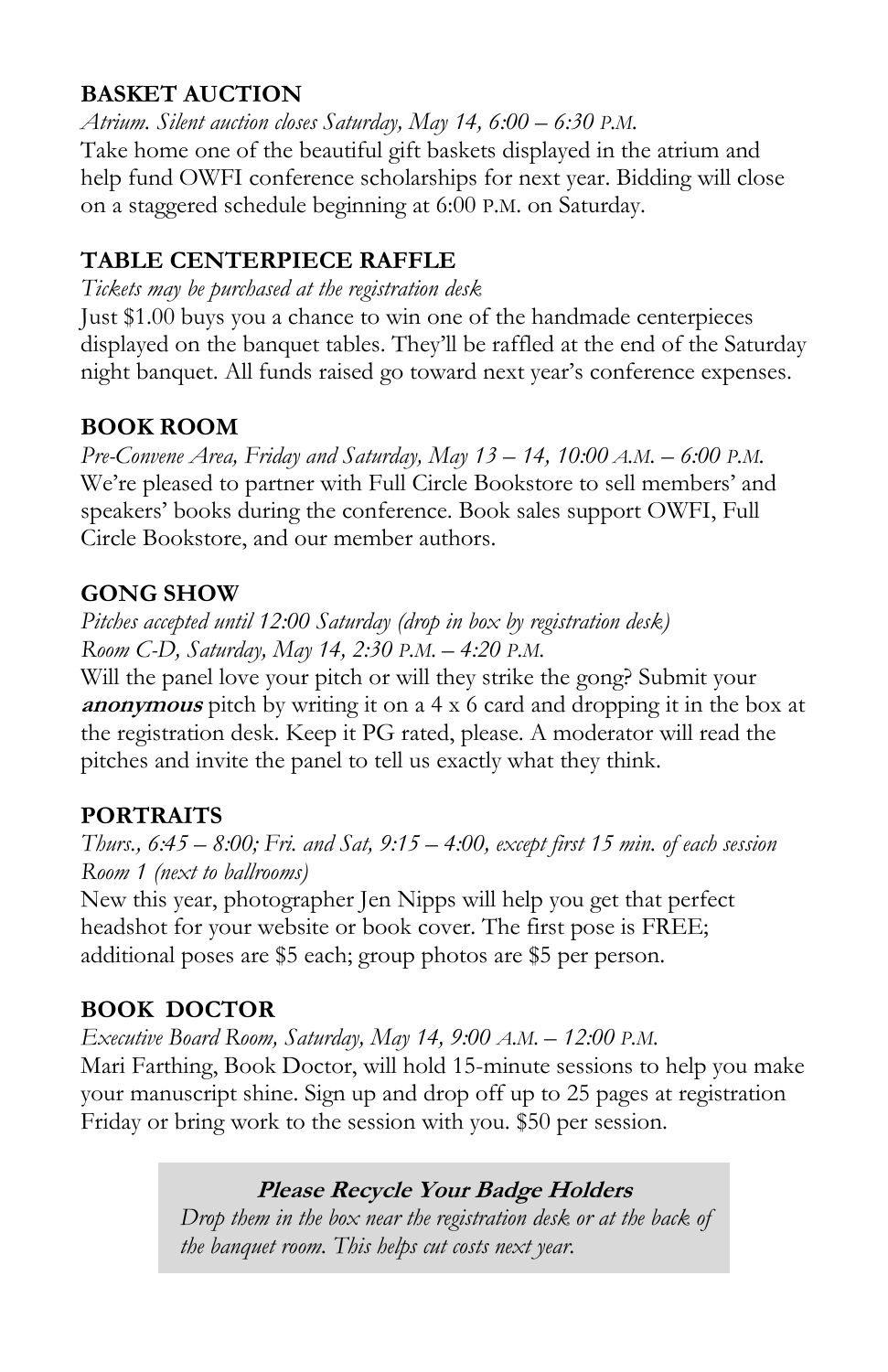#### **OWFI OFFICERS AND STAFF**

**Tony LoPresti:** President **Maria Veres:** Conference Chair **Dawn Allen:** Past President **Marsha Kay Oldham**: First VP and Contest Chair **Aleasha Shelnutt:** Second VP **Julia Mozingo:** Secretary **Vinita Eggers:** Treasurer

**Vivian Zabel:** Grants Director

**Miranda LoPresti** and **Heather Davis:** Publicity

**Mari Farthing:** Newsletter Editor and Website Admin

**Dan Case:** Assistant Webmaster

**Wayne Harris-Wyrick:** Parliamentarian

#### **CONFERENCE STAFF**

**Bill Boudreau:** Tech Support **Peggy Chambers:** Centerpieces **Erin Cochran:** Pitch Room **Dee Dee Chumley** and **Savvy Thorne:** Proofreading **Mari Farthing:** Book Doctor **Holly Jahangiri:** Social Media **Christine Jarmola:** Honorary Life Member Chair **Doug Kelley:** Bookstore Liaison

**Vickey Kennedy**: Sponsorships and Table Reservations

**Carolyn Leonard:** Scholarships

**Jim Martin:** Book Signing

**Jennifer McMurrain:** Famous Authors Banquet

**Adrean Messmer:** Registration

**Jen Nipps:** Buzz Sessions and Photography

**Tanya Provines:** Program Cover

**Eric Reitan:** Shepherd Chair

**Jodi Thompson:** Basket Auction

**Ruth Weeks**: Costume Contest

Dozens of OWFI members not listed here gave their time and talents to make the 2016 Pathways to Writing conference a success. Thanks to each one of you. We also want to thank our friends and families, who provided free therapy, sympathy, pizza, proofreading, chocolate, hugs, taxi services, and wardrobe/costume advice. We couldn't have done it without you.

> **Get Ready for OWFI 2017 May 5 – 7, 2017, Embassy Suites, Oklahoma City** Stay updated at owfi.org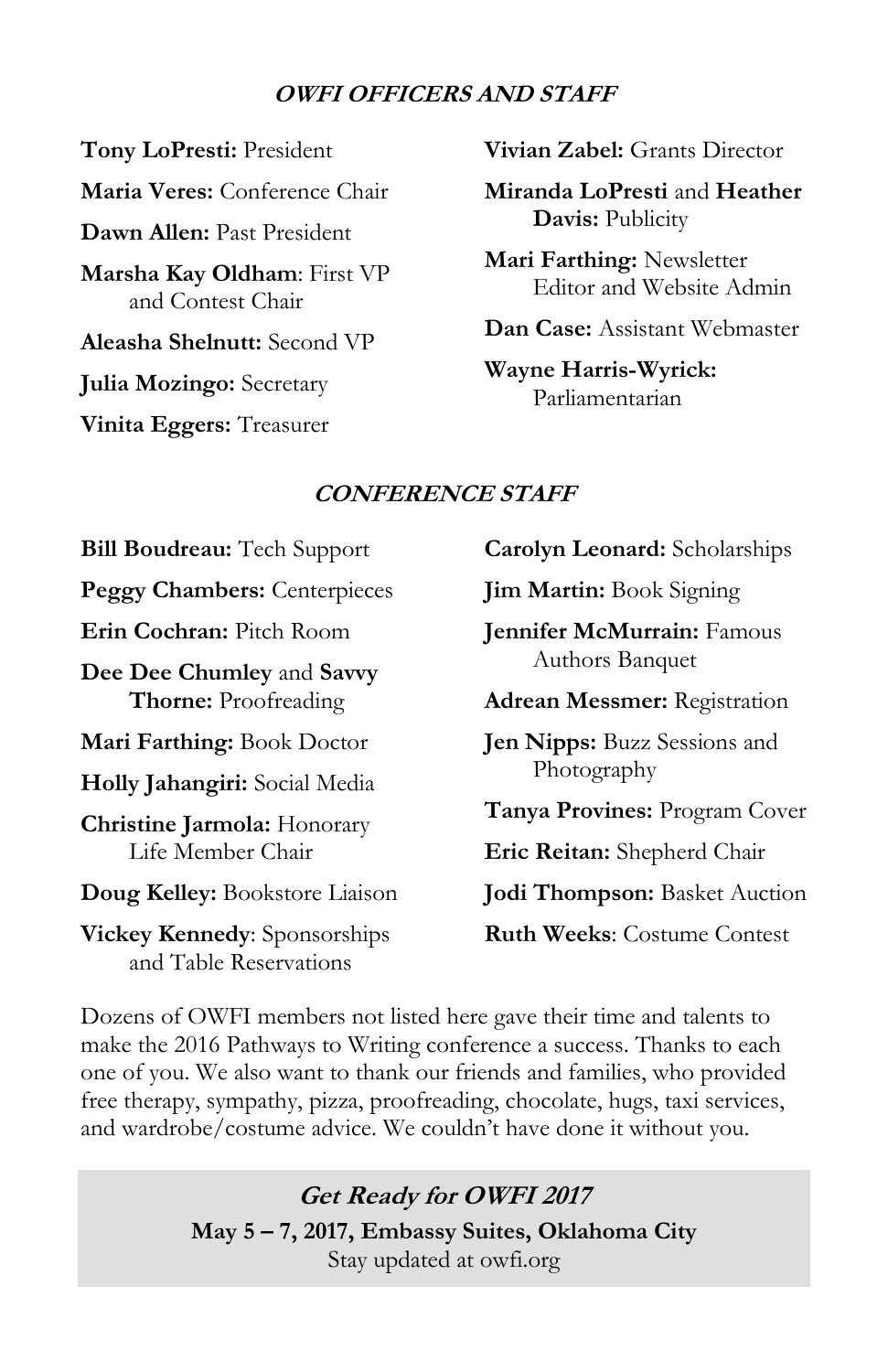| <b>SATURDAY, MAY 14</b> |                                                                                                                    |                                                                                      |                                                                                                                   |                                                                 |                                                                                  |  |  |  |
|-------------------------|--------------------------------------------------------------------------------------------------------------------|--------------------------------------------------------------------------------------|-------------------------------------------------------------------------------------------------------------------|-----------------------------------------------------------------|----------------------------------------------------------------------------------|--|--|--|
|                         | <b>ROOM A</b>                                                                                                      | <b>ROOM B</b>                                                                        |                                                                                                                   | <b>ROOM C</b>                                                   | <b>ROOMD</b>                                                                     |  |  |  |
| 9:00 a.m.               | <b>Eric Reitan</b><br>There's No Such<br>Thing as<br>Writer's Block                                                | <b>Christine</b><br>Jarmola<br>Yours, Mine, and<br>Ours:<br>Collaborative<br>Writing | <b>Ally Robertson</b><br>How to Hook an<br><b>Editor and What</b><br>to Do Once You<br>Have Them                  |                                                                 | <b>Linda Apple</b><br><b>Writing From</b><br>Your Soul                           |  |  |  |
| 10:00 a.m.              | <b>Frank Steele</b><br>So You Want to<br>Write a Play                                                              | <b>Vivian Zabel</b><br><b>Tips and Tricks</b><br>for Teaching<br>Writing             | <b>Noah Ballard</b><br>Query Etiquette:<br>How to Navigate<br>the Process of<br>Finding the<br><b>Right Agent</b> |                                                                 | Pam Johnson<br><b>Editing Level 3</b>                                            |  |  |  |
| 11:00a.m.               | <b>Vickey Kennedy</b><br><b>Beyond World</b><br><b>Building Blocks</b>                                             | Nikki Hanna<br>Find Your Joy in<br>Writing                                           | <b>Larry Baker</b><br>Characters<br>Come From Life.<br>Not the Writer                                             |                                                                 | Stephanie Barko<br>Endorsements                                                  |  |  |  |
| 12:00 p.m.              | Steven James: The Business of Publishing: Room CD<br>(Prior ticket purchase required)                              |                                                                                      |                                                                                                                   |                                                                 |                                                                                  |  |  |  |
| 1:30 p.m.               | <b>Carol Shenold</b><br><b>Plotting Your Way</b><br>to a First Draft                                               |                                                                                      | Linda Apple<br><b>Public Speaking</b><br><b>Tips for Writers</b>                                                  |                                                                 | <b>Jan Morrill</b><br>Creative Characterization,<br>Part 2: Focus on Perspective |  |  |  |
| 2:30 p.m.               | <b>Arlene Gale</b><br><b>Business and Legal</b>                                                                    | Jennifer Horne                                                                       |                                                                                                                   | <b>Gong Show Submissions</b>                                    |                                                                                  |  |  |  |
|                         | Considerations for<br>Writers                                                                                      | Writing as a Way<br>of Seeing                                                        |                                                                                                                   | <b>Gong Show</b>                                                |                                                                                  |  |  |  |
| 3:30 p.m.               | <b>Holly Jahangiri</b><br><b>Larry Baker</b><br>Creating a<br>Why Do I Write?<br><b>Winning Social</b><br>Strategy |                                                                                      |                                                                                                                   | <b>Gong Show, continued</b><br>Hosted by<br>Wayne Harris-Wyrick |                                                                                  |  |  |  |
| 4:30-5:15               |                                                                                                                    | <b>OWFI Board Meeting</b>                                                            |                                                                                                                   |                                                                 |                                                                                  |  |  |  |
| $5:15-5:30$<br>p.m.     |                                                                                                                    | <b>General Membership Meeting</b>                                                    | <b>Book Signing</b>                                                                                               |                                                                 |                                                                                  |  |  |  |
| 7:00 p.m.               | <b>Banquet</b><br><b>OWFI Writing Awards</b>                                                                       |                                                                                      |                                                                                                                   |                                                                 |                                                                                  |  |  |  |